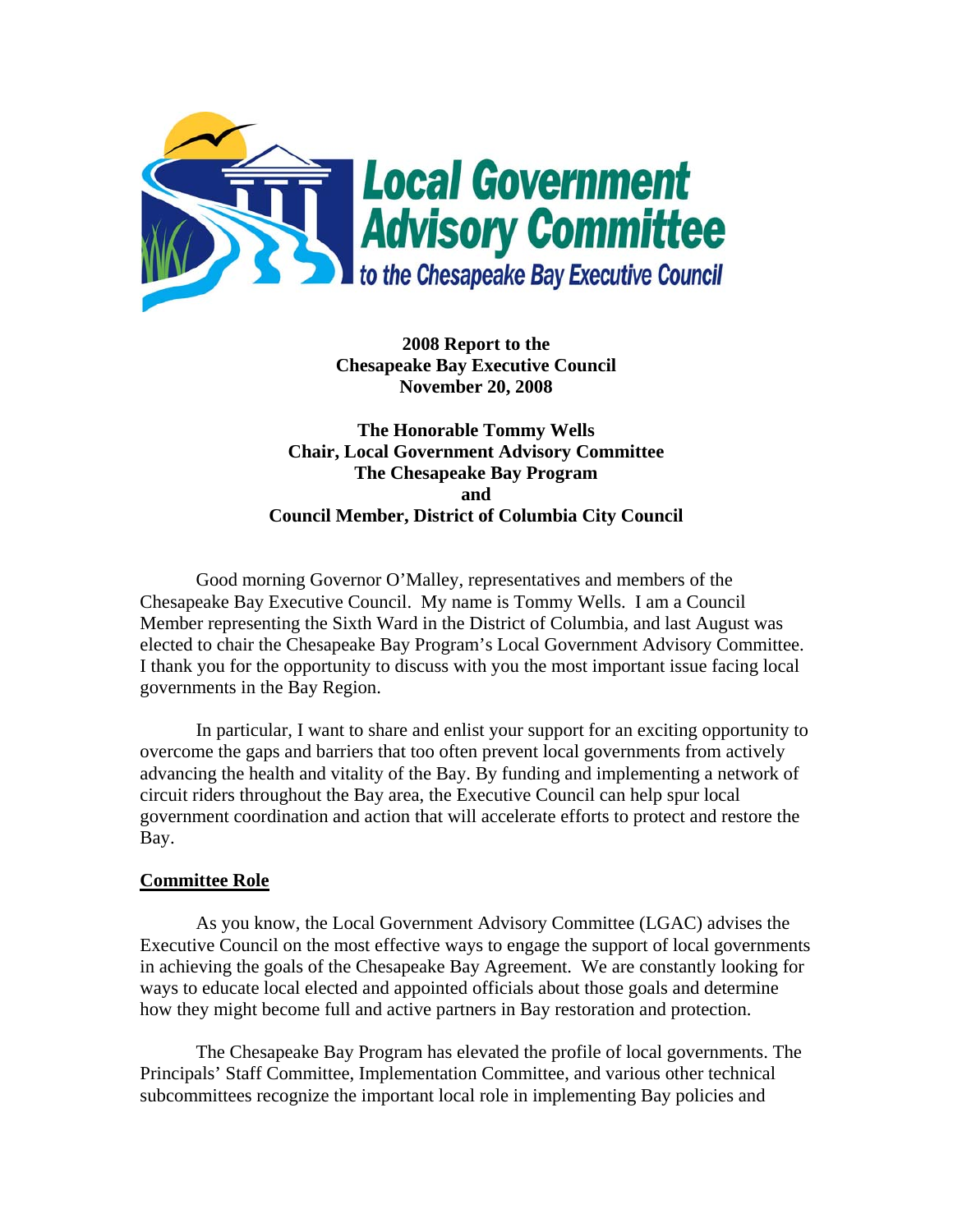programs. They have invited local governments to provide direct, practical advice on how we can partner in on-the-ground implementation of programs such as Total Maximum Daily Loads (TMDLs).

To strengthen the local role, our committee has instituted an outreach program to communicate with and educate the more than 1,700 local government officials throughout the Bay Watershed. Local government units are diverse, including cities, counties, towns, townships, municipalities, villages, and boroughs, but nearly all of them make land use decisions. LGAC has begun to provide workshops and educational programs to the associations that represent these units of local government.

# **Our Challenge**

Despite LGAC's outreach and the clear interest of local governments in playing an active role in the restoration of Chesapeake Bay, we confront an enormous barrier to their involvement: They are unsure of what they can do, what needs to be done, how to get started, and what types of help are available to them. There is no consistent support network to tell them. Although the local extension services, conservation districts, planning commissions, and state and federal offices offer some services, there is no single resource to assist local governments from start to finish.

Because government-supported resources often lack the capacity and sometimes the capability to help local governments pursue the Bay's goals and objectives, local governments often need to find additional funding sources to implement strategies that have been identified for them. As a result, implementation is delayed, or at worst nonexistent.

This lack of resources and delayed implementation at the local level is a major obstacle in achieving a healthy Chesapeake Bay. To succeed, the Bay Program and its many partners need to enlist local governments to implement restoration projects throughout the watershed.

## **A Solution: Circuit Riders**

 LGAC has discovered an extremely promising model for enabling local governments to assume a larger role in achieving the Bay's goals and objectives. The Codorus Creek Watershed in York Township, Pennsylvania, successfully facilitates local watershed projects through its Circuit Rider program.

Funded through the Codorus Watershed Endowment of the York County Community Foundation, the circuit rider offers technical assistance, grant writing support, proposal preparation, grant administration, funding identification, project coordination and management, and local priority setting to advance the many studies and plans in the county. These services are provided at no charge to local stakeholder groups, individuals, and municipalities.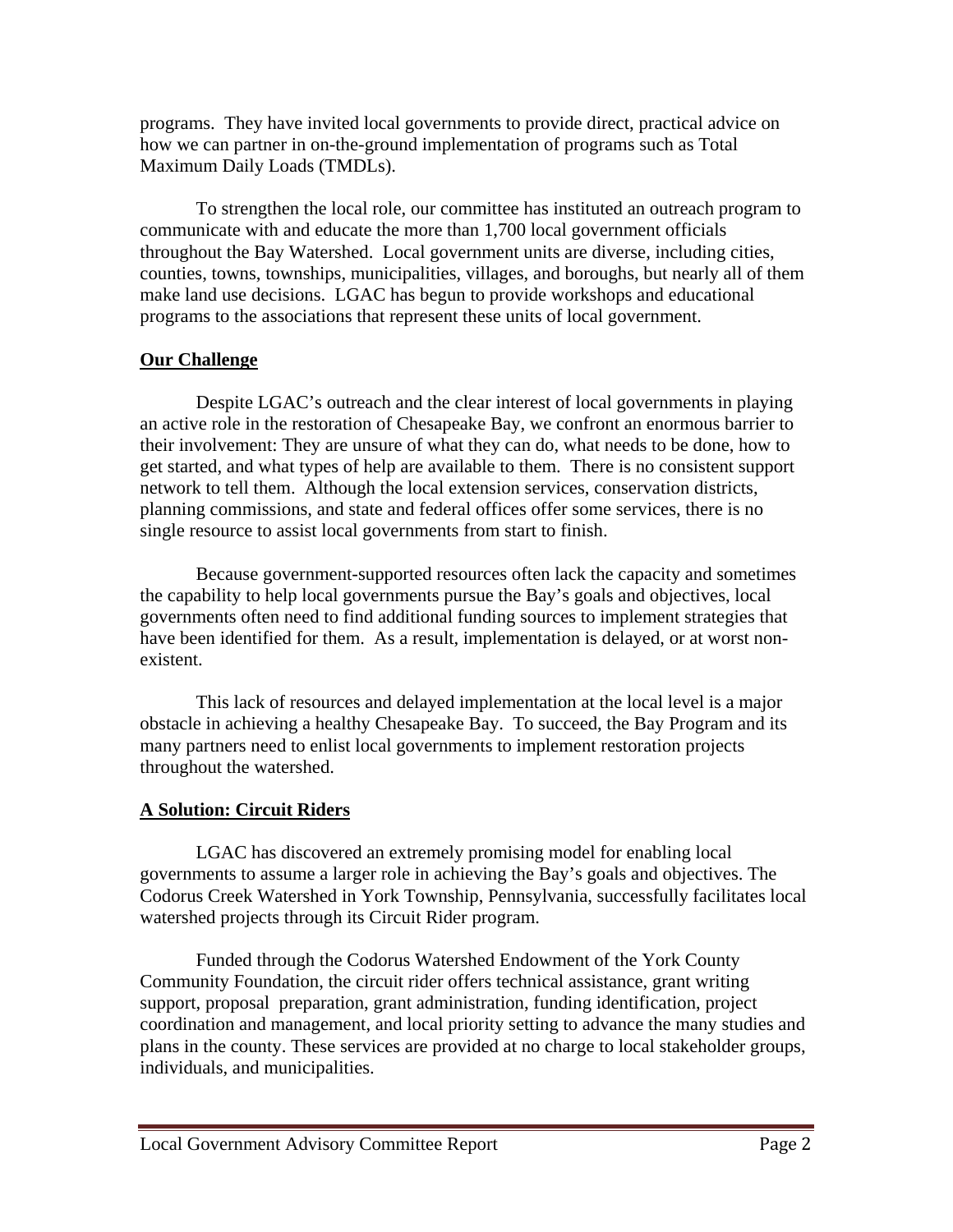Thanks in part to the circuit rider, completed projects in the Codorus Creek Watershed have markedly reduced nutrient and sediment pollution. The lessons learned from this success can be applied to many other local governments in the region that lack the professional support and financial resources to implement projects on the ground. We envision a network of circuit riders throughout the Chesapeake Bay to accelerate Bay cleanup and restoration.

 The clear community benefit of a circuit rider program is a streamlined approach to project identification, the ability to establish local priorities, and the accelerated implementation of restoration strategies. The circuit rider can identify all of a project's social, economic, cultural, and political barriers and recommend strategies that have worked to overcome those obstacles. The circuit rider also helps to design projects to achieve the broadest possible environmental and social benefits from watershed stewardship.

 One of the most promising features of a circuit rider program is the ability to unite a whole spectrum of stakeholders in support of nutrient and sediment reduction projects. Experience in York County has shown that everyone—from individual landowners and watershed groups to federal, state, and local governments; from foundations and nonprofit organizations to academic institutions—has become activated behind watershed projects. The circuit rider can form relationships with stakeholders, landowners, and citizens to change behavioral patterns about watershed stewardship and spur their active engagement.

## **Expanding the Circuit Rider Program**

 In the Codorus Watershed, a functioning, funded circuit rider has made significant progress in moving local projects along in a state with overlapping local land use decision making authority that makes cooperation a necessity. York County alone contains 72 municipalities (townships, boroughs, villages, and one city). Building on the successful but limited circuit rider program in this region, we can demonstrate for other Chesapeake Bay watershed states with less complicated local government structures how such a program can be expanded into a network throughout the Bay.

Circuit riders in other states and the District of Columbia will reflect each jurisdiction's particular form of local government and the powers and authorities granted by the state. For example, Virginia has 95 counties and 139 independent cities that would benefit from the ability of a circuit rider to facilitate water quality projects in watersheds that cross numerous political boundaries. The state is also divided among eight regional Planning District Commissions (PDCs), each composed of county elected officials, which act as regional coordinating entities with no authority to implement regional plans. They could identify issues and use their informal networks of elected officials as a framework for the circuit rider program.

 Maryland has approached the issue of watershed restoration and protection by setting up 10 key tributary teams throughout the state. The teams are composed of local citizens, farmers, business leaders, and local elected and appointed government officials